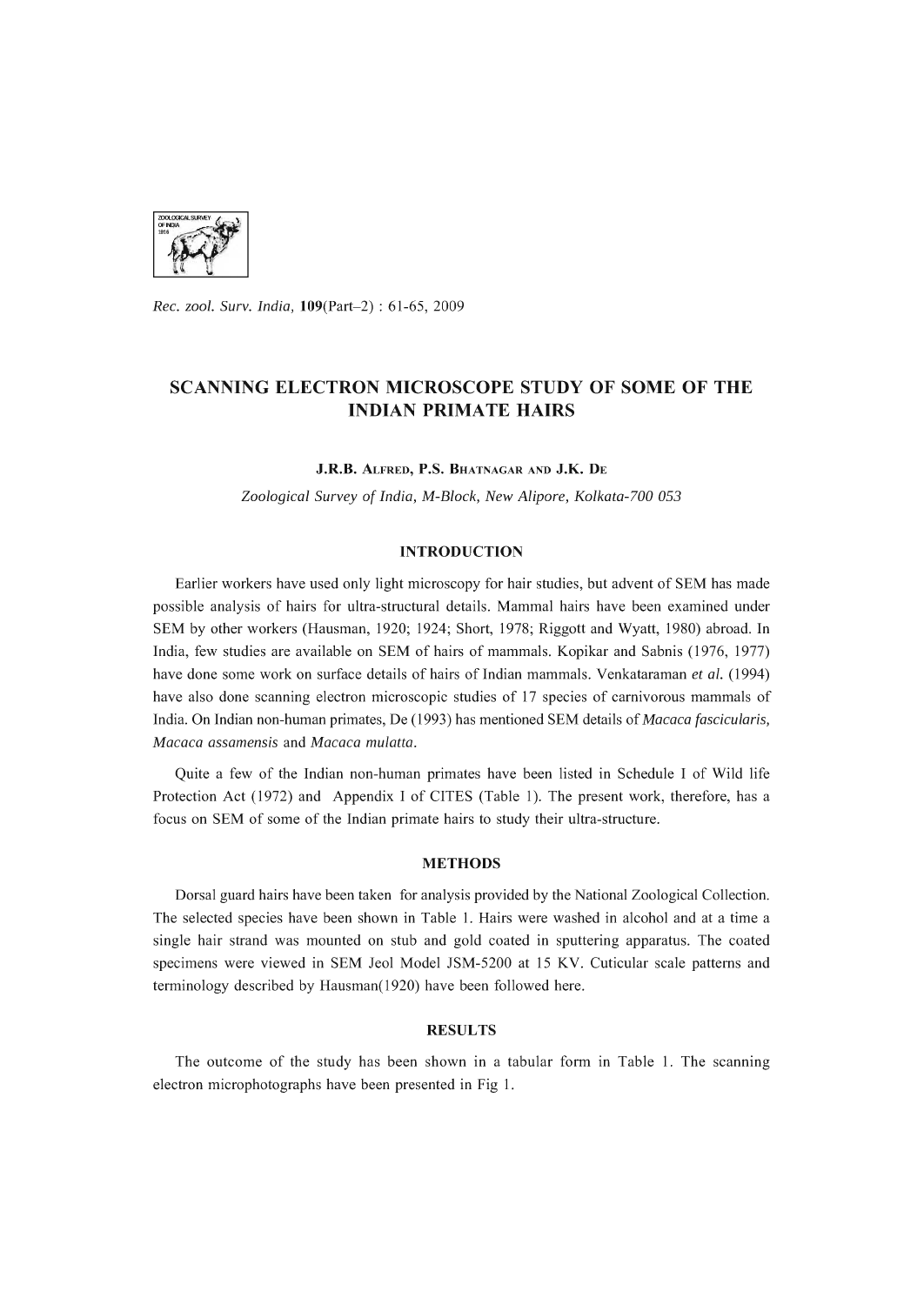| <b>Species</b>                                                       | Family          | Average hair<br>shaft diameter<br>$\mu$ m | Scale shape           | Average<br>Proximo-Distal<br>measurement of<br>cuticular scale<br>$\mu$ m |
|----------------------------------------------------------------------|-----------------|-------------------------------------------|-----------------------|---------------------------------------------------------------------------|
| Loris tardigradus   Lorisidae<br>$WPA-SchI(1)$<br>CITES-II           |                 | 24.97                                     | Imbricate<br>elongate | 23.99                                                                     |
| Macaca arctoides Cercopithecidae<br>$WPA-Sch$ II(1)<br>CITES-II      |                 | 45.26                                     | Imbricate<br>crenate  | 11.93                                                                     |
| Macaca mulatta<br>WPA-Sch $II(1)$<br>CITES-II                        | Cercopithecidae | 48.13                                     | Imbricate<br>crenate  | 10.64                                                                     |
| Macaca radiata<br>WPA-Sch $II(1)$<br>CITES-II                        | Cercopithecidae | 43.98                                     | Imbricate<br>crenate  | 10.66                                                                     |
| <b>Trachypithecus</b><br>phyraii<br>WPA-Sch $I(1)$<br>CITES-II       | Cercopithecidae | 48.79                                     | Imbricate<br>crenate  | 12.49                                                                     |
| <b>Trachypithecus</b><br>johnii<br>WPA-Sch $I(1)$<br><b>CITES-II</b> | Cercopithecidae | 47.47                                     | Imbricate<br>crenate  | 11.82                                                                     |
| <b>Trachypithecus</b><br>geei<br>WPA-Sch $I(1)$<br>CITES-I           | Cercopithecidae | 51.46                                     | Imbricate<br>crenate  | 10.19                                                                     |
| <b>Bunopithecus</b><br>hoolock<br>WPA-Sch $I(1)$<br>CITES-I          | Hylobatidae     | 46.16                                     | Imbricate<br>crenate  | 12.82                                                                     |

Table 1 : Details on the basis of SEM of hairs of some of the Indian non-human primates.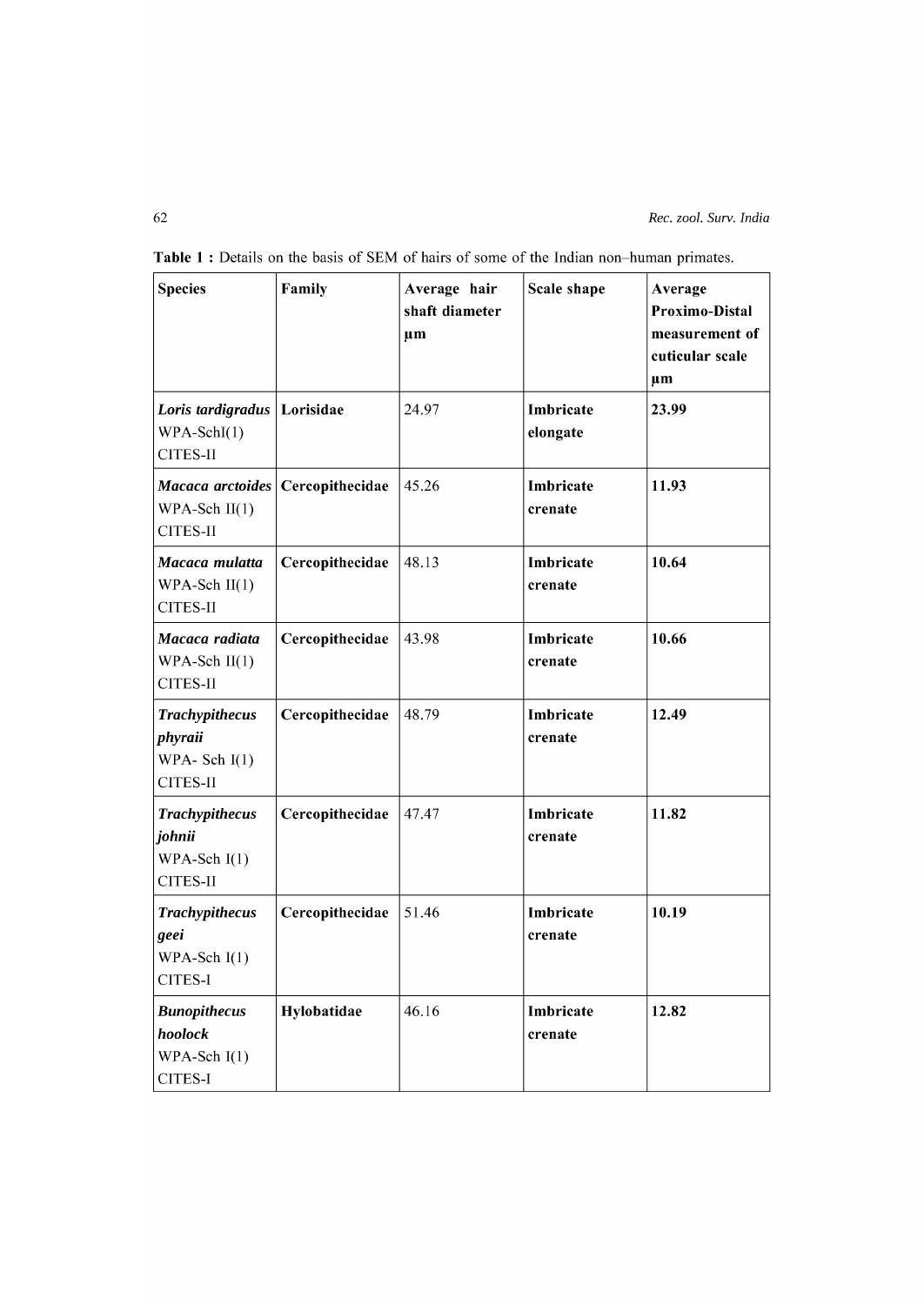#### **DISCUSSION**

The outcome of present study has shown that the diameter of hair shaft ranged from 24.97 to 51.46 micron and cuticular scale shape was imbricate crenate except for *Loris tardigradus* where scale shape was imbricate elongate type and hair shaft diameter was 24.97 um. Earlier studies on non-human primates found outside India have shown that in Proboscis monkey *(Nasalis larvatus)*  and Spider monkey *(Ateles geoffroi),* the scales are also of imbricate crenate type while in Squirrel monkey *(Chrysothrix sciurea),* the scales are of imbricate flattened type (Hausman, 1920). **In** an earlier study on three Indian species of non-human primates *(Macaca fascicularis, Macaca assamensis* and *Macaca mulatta),* scales have been found to be of crenate type and were in the diameter range of 37.30-62.50 micron, 35.25-52.25 micron and 29.00-42.50 micron respectively (De, 1993). Short (1978) has stated that cuticular scales of hair are of limited taxonomic use. Combined with other features such as pigment distribution, medullary patterns, cross-sectional appearance etc., SEM may be of some utility in identifying some of the species.

#### **SUMMARY**

Hairs of eight Indian non-human primates belonging to three different families (Lorisidae, Cercopithecidae, Hylobatidae) from dorsal guard region were examined under SEM. The diameter ranged from 24.97 to 51.46 micron and scale shape was imbricate crenate except for *Loris tardigradus* where it was imbricate elongate type. Combined with other features such as pigment distribution, medullary patterns, cross-sectional appearance, SEM may be of some utility in identifying some of the species.

#### **ACKNOWLEDGEMENTS**

Authors are grateful to Director, Zoological Survey of India for providing facilities and staff of the National Zoological Collection for providing hair samples.

## **REFERENCES**

- De, J. K. 1993. Study of surface structure of hair of some primates of Indian sub-continent. Rec. *zool. Surv. India,* **93** (1-2) : 31-34.
- Hausman, L. A. 1920. Structural characteristics of the hair of mammals. *Amer. Nat.,* **54** : 496-523.
- Hausman, L. A. 1924. Further studies of the relationships of the structural characters of mammalian hair *Amer Nat.,* **58** : 544 : 557.
- Kopikar, B. R. and Sabnis, J. H. 1976. Identification of hairs of some Indian Mammals. 1. *Bombay nat. Rist. Soc.,* **73** : 5-20.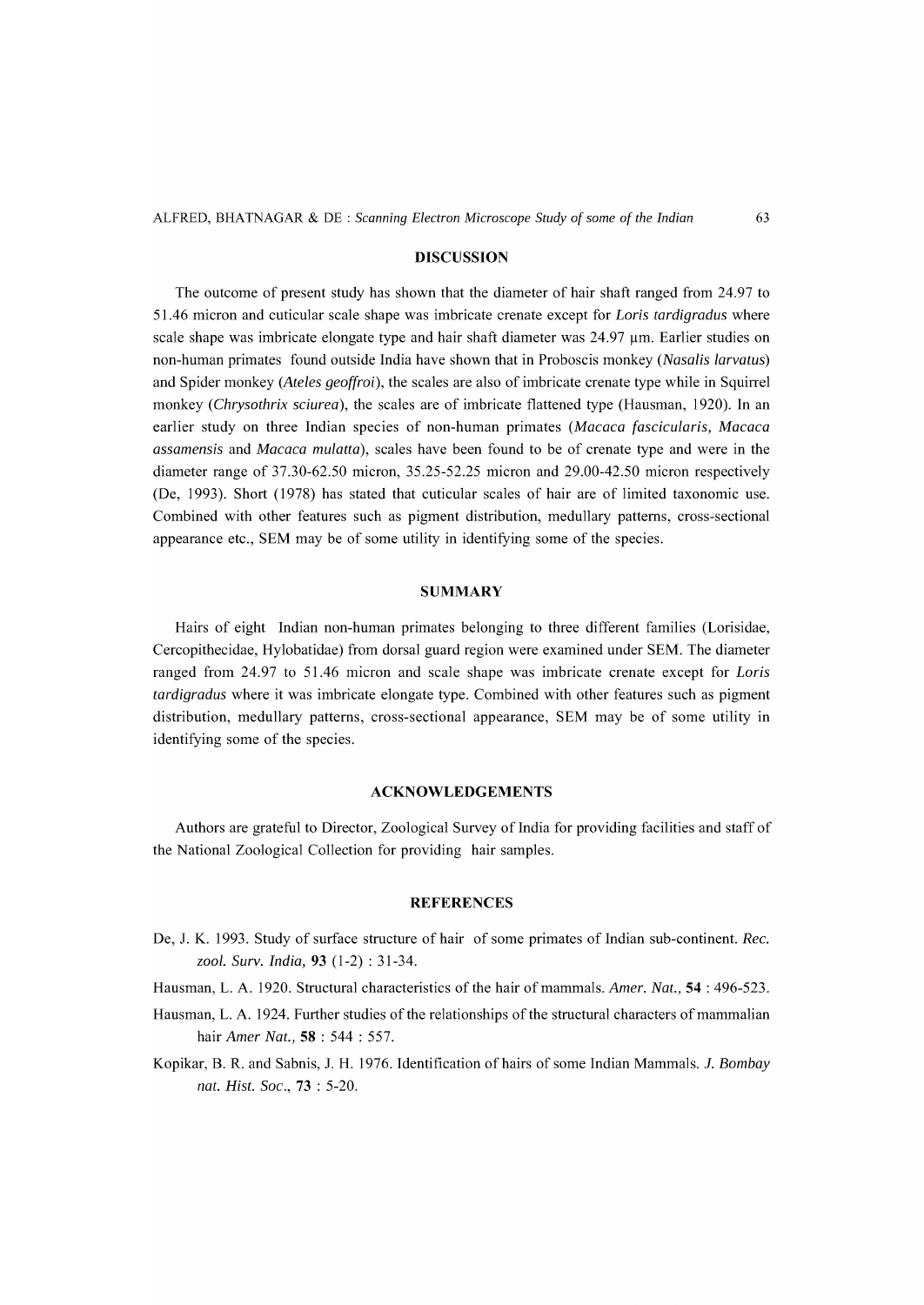64 *Rec. zool. Surv. India* 



**Fig. 1.** Scanning electron microphotographs of some of the Indian non-human primate hair (A). *Loris tardigradus (2000x),*  (B) *Macaca arctoides (l500x),* (C) *Macaca mulatta (lOOOx),* (D) *Macaca radiata (l500x),* (E) *Trachypithecus phyraii (lOOOx),* (F) *Trachypithecus johnii (l500x),* (G) *Trachypithecus geei (lOOOx),* (H) *Bunopithecus hoolook (l500x).*